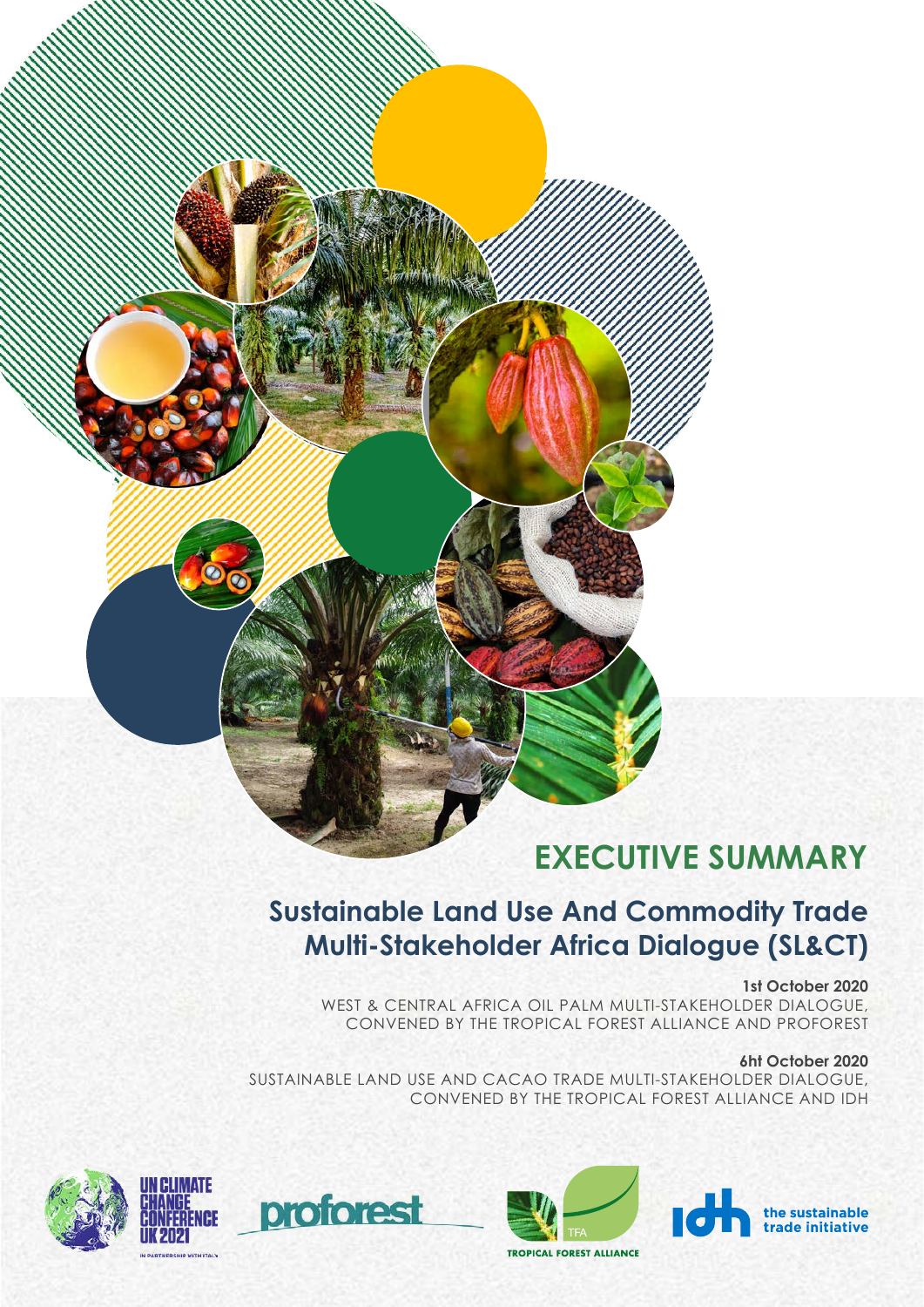

## **Executive Summary**

### **SUSTAINABLE LAND USE AND COMMODITY TRADE DIALOGUE (SL&CT) AFRICA- MULTISTAKEHOLDER EVENTS**

This document captures the salient points raised by 100 partcipants from government, civil society and the private sector from the frst Africa regional mult-stakeholder events supporting the COP26 government-to-government Sustainable Land Use and Commodity Trade (SL&CT) Dialogue. Convened jointly by the Tropical Forest Alliance, Proforest and IDH on 1st October 2020 and 6th October 2020, these events formed part of the multi stakeholder track feeding into the new global dialogue the UK, as COP26 President, is seeking to launch. The frst governmentto-government Africa regional event will take place on the 22nd October. The perspectives of key regional actors gathered through these mult-stakeholder events, outlining the policy priorites and opportunities for regional and global action on sustainable land use and commo-dity trade, will support the discussions in the first government meeting. Among the key points raised were:

**INTER-SECTORAL COORDINATION:** sustainable land use and commodity trade is a broad theme that requires the collaboration of various stakeholders from different sectors, ministries and insttutons, all of them playing diferent roles but in a concerted manner. Various partci-pants highlighted increasing inter-sectoral coordinaton and **improving the legislatve and regulatory frameworks to achieve a greater consistency and alignment between the diferent sectors** (land use planning; land tenure; environment; forest resources; agriculture; etc.) would be an important step forward towards an effective land use planning and in securing land use rights.

**INCLUSIVE POLICY DESIGN AND IMPLEMENTATION: A common call from the side of all the categories of stakeholders has been towards the adopton of more inclusive governance.** To be sustainable, all the policy process (from design to implementaton) undertaken to promote sustainable land use should involve and take into account the inputs of the diferent actors who may directly or indirectly be impacted by governance decisions. **Policies** and agreements should be designed with an approach of mutual beneft and n**eed to be properly understood, shared**  and endorsed by all stakeholders. In particular, efforts should be made to ensure smallholder farmers and local communites, who are key players in the African agricultural sector and forest management, **are involved through partcipatory approaches.** 

**MULTISTAKEHOLDER GOVERNANCE:** As a response to the challenge of inclusivity and intersectoral collaboration, whether at regional, national or jurisdictional level, multi-stakeholder governance structures have been identified as the most effective approach for the collabor-ation around sustainable land use and commodity production. The national platforms of the **African Palm Oil Initatve (APOI) and the Cocoa Forest Initatve (CFI) are a great example of a true**  multi-stakeholder platform, resulting in stronger coordination of policies and programmes at **natonal level,** and sustaining the growth of landscape based approaches with a vision to improve economic opportunites and livelihood to local commun-ites in a way that is environmentally and socially sustainable. These initiatives built on the principle of protecting the rich tropical forests of Africa have been well received and valued by the diferent stakeholder groups – government, private sector and civil society groups in West and Central African countries that participated in the meeting.

LAND USE PLANNING: The need to improve land use planning has been identified as one of the **most critcal aspects that should be addressed** to achieve a sustainable land use and commodity